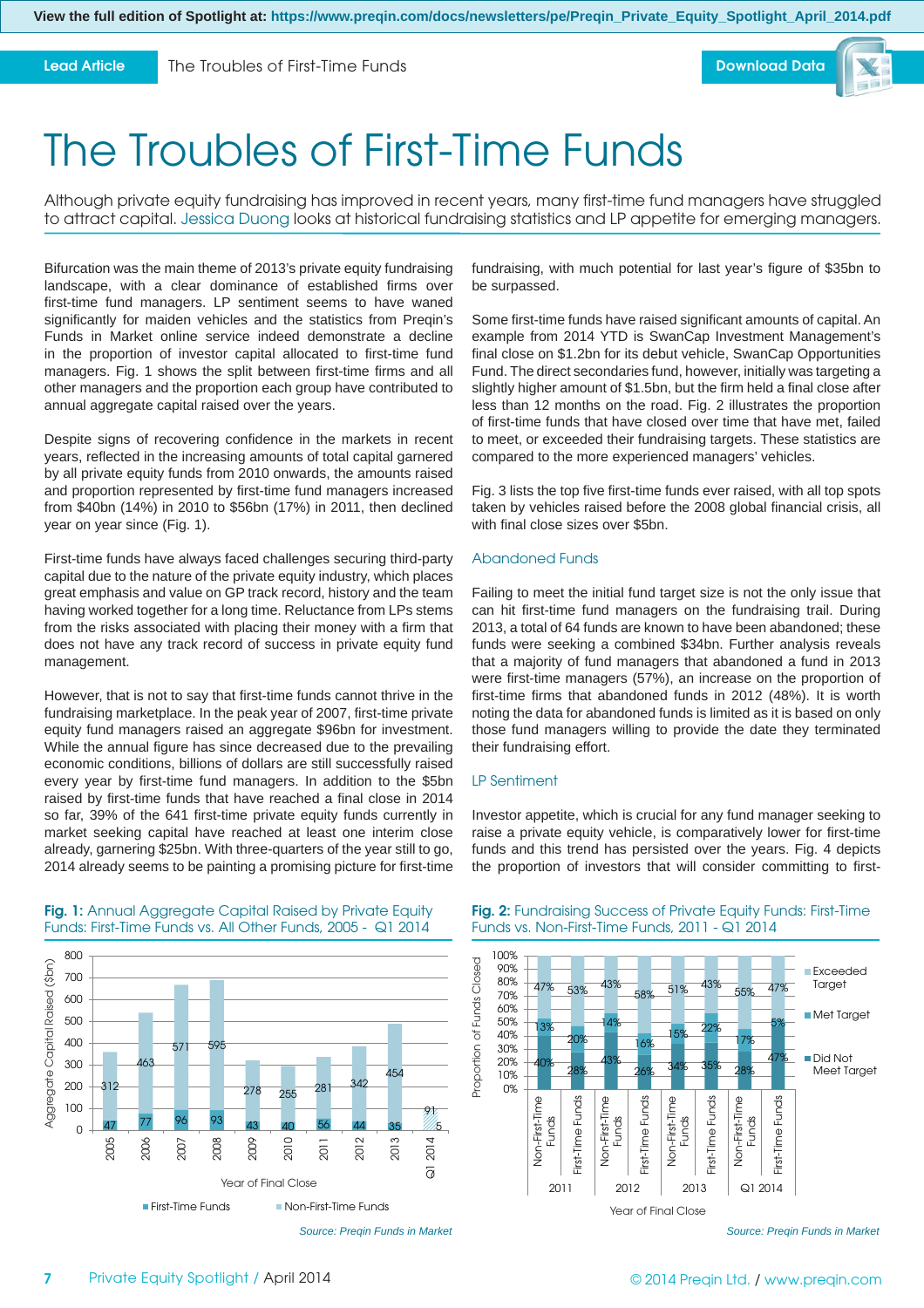**Lead Article**

The Troubles of First-Time Funds

**Download Data**

# **Fig. 3:** Top Five Funds Raised by First-Time Private Equity Fund Managers, All Time (As at 24 March 2014)

| <b>Fund</b>                             | <b>Firm</b>                           | <b>Vintage Year</b> | <b>Fund Type</b>            | <b>Final Close Size (bn)</b> |
|-----------------------------------------|---------------------------------------|---------------------|-----------------------------|------------------------------|
| Terra Firma Capital Partners I          | <b>Terra Firma Capital Partners</b>   | 1994                | <b>Buvout</b>               | 6.0 EUR                      |
| <b>GS Infrastructure Partners I</b>     | GS Infrastructure Investment Group    | 2007                | Infrastructure              | 6.5 USD                      |
| CVI Global Value Fund I                 | CarVal Investors                      | 2007                | Distressed Debt             | 5.8 USD                      |
| <b>Global Infrastructure Partners</b>   | <b>Global Infrastructure Partners</b> | 2008                | Infrastructure              | 5.6 USD                      |
| <b>BMB Capital Sharia Fund of Funds</b> | <b>BMB Capital</b>                    | 2006                | <b>Hybrid Fund Of Funds</b> | 5.0 USD                      |

*Source: Preqin Funds in Market*

time funds, using the results of Pregin's biannual survey of over 100 LPs based across the globe. As of H1 2014, less than a fifth (19%) of investors surveyed confirmed that they would invest in first-time vehicles, which is a 10 percentage point decrease from the proportion of investors that stated the same last year. 2013 was a record year for fundraising, with the standout fund Apollo Investment VIII securing the largest final close (\$18.4bn) since the onset of the financial crisis, but, as mentioned previously, was overwhelmingly dominated by established fund managers. There is evident investor appetite for established GPs, as reflected in the success of their fundraises, and investors are drawn to the prospects a firm with a proven track record can give them.

However, reluctance to invest in first-time funds will not apply to all LPs, and in fact, Preqin has noted a number of institutional investors are looking to expand and develop emerging manager programs as a part of their wider investment strategies in the year ahead. Some examples include:

- In March 2014, the California Public Employees' Retirement System (CalPERS) announced that it will allocate an additional \$200mn to its emerging manager program in the private equity asset class. CalPERS will utilize a new fund of funds vehicle to deploy the capital, focusing on high-potential emerging manager funds. The pension fund's goal is to generate appropriate, risk-adjusted investment returns by identifying early stage funds with strong potential for success.
- Dallas Police & Fire Pension System has begun discussions on the potential creation of a dedicated emerging manager program. The \$3.5bn public pension fund has a current allocation to private equity of 21.9% of total assets and has a preference for funds focusing on investment opportunities in the US.
- Four of New York City's pension funds (Teachers' Retirement System of the City of New York, New York City Police Pension Fund, New York City Employees' Retirement System and New York City Fire Department Pension Fund) have an in-house emerging manager program, set up in an effort to reduce the costs it would have incurred if the program was managed by an external GP. The program is headed by Alex Done, who was placed in the role in March 2012. In December 2012, the four New York City pension funds committed a combined total of \$400mn to funds raised by minority- and women-owned firms, and such investments whereby new GP relationships are formed are confirmed to be a continued part of the pension funds' investment plans in 2014.

#### Spin-Outs

Fig. 4 also indicates that the appetite for spin-out funds has undergone a steady decline over the years, from 21% of LPs that





participated in Preqin's investor survey indicating that they would invest in spin-off funds only when asked if they would be willing to commit to first-time vehicles. This proportion halved to 10% in 2012, remained low in 2013, and halved again in Preqin's latest survey in 2014. This trend is somewhat surprising as spin-off funds are largely perceived to be lower risk than a regular first-time fund.

Spin-out funds have some advantages over other first-time funds, in that they often attract commitments from investors that invested with the previous firm, or are familiar with the management team. A successful legacy portfolio or an experienced investment team will also attract other investors to commit to funds managed by spin-off teams, especially in contrast to a newly established firm launching its first private equity fund without any track record or notable experience. However, it must be considered that the team spinning out to form a new firm is not necessarily made up of the same individuals responsible for generating the quality deal flow that was seen in the parent company. Furthermore, in some instances, the historical deal flow may not have even been driven by the private equity team, but by the relationships of the sponsor involved.

Wariness surrounding spin-outs from institutional parents could also involve questions regarding the extent of the new firm's independence. If an offering is coming from an environment where the team was previously part of a bigger financial institution, investors will be cautious in ensuring the spin-out is true, particularly if the larger organization is retaining a minority interest, or maintaining influence on investment decisions. Issues surrounding incentives can also arise if the former parent has a significant share of the profits and carried interest.

*Source: Preqin Investor Interviews, 2010 - 2013*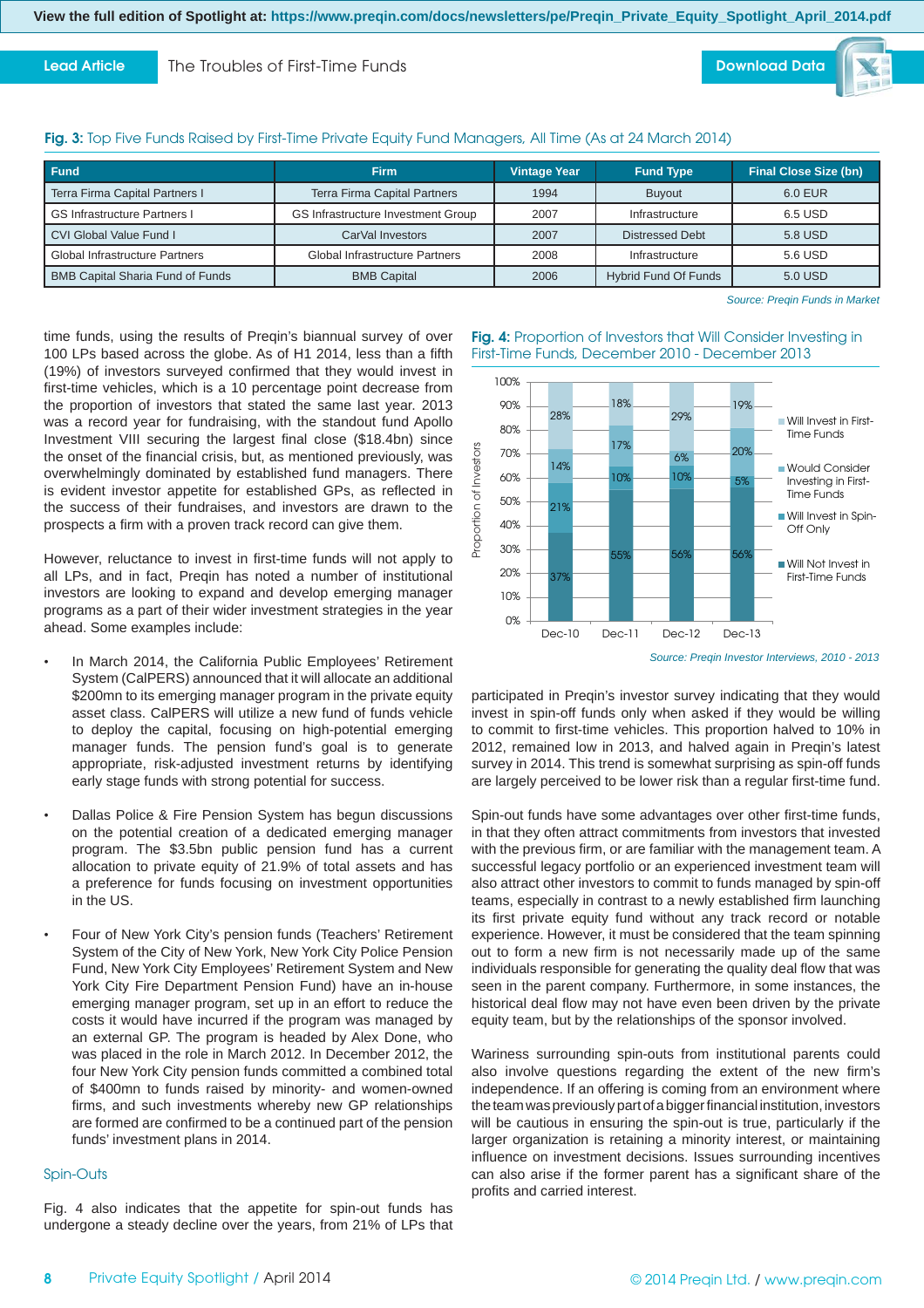**View the full edition of Spotlight at: https://www.preqin.com/docs/newsletters/pe/Preqin\_Private\_Equity\_Spotlight\_April\_2014.pdf** 

### **Lead Article**

**Outlook** 

demand.

The Troubles of First-Time Funds

As Fig. 5 shows, the annual number of first-time funds reaching a final close has been on the decline since the financial crisis, but while there is a lack of appetite for first-time funds among LPs at large, it is also possible to attribute the decrease to the natural maturation of the private equity industry. The first-time fund managers of yesteryear are going to be the more experienced fund managers of today. In order for the industry to grow, a continued supply of first-time fund managers is needed, offering investors alternatives to the hard-to-access big brand names in the market that may be better suited to their investment capabilities and

In spite of the challenging path that lies before private equity firms launching debut vehicles, there is an abundance of first-time funds hitting the fundraising trail. As of April 2014, there were 641 such funds in market seeking an aggregate \$141bn. This includes over 20 funds that are targeting \$1bn or more, with Georgian Co-Investment Fund ranking as the largest as it is aiming to secure \$6bn in total commitments. As discussed in Preqin's previous issue of Private Equity Spotlight, co-investment opportunities have gained real pace in recent times as LPs' appetite for direct investments have grown and GPs have made moves to meet this

strategies and offer diversified strategies.





## **Fig. 5:** Number of First-Time Funds that Reached a Final Close, 2005 - Q1 2014



*Source: Preqin Funds in Market*

less bearing should the first-time fund manager have a clear strategy that is consistent throughout the process, and attractive prospects of niche investment opportunities suited to the LP that cannot be offered by more mature private equity funds. Despite the apparent deterrent of an unproven track record of a first-time fund manager, with no history of stability and outperformance from an existing platform, investors will overall still be drawn to strong macro-opportunities and the prospect of fruitful returns from a GP at any stage.

Statistics from Pregin's Funds in Market online service reveals that over \$25bn has already been raised by these 641 funds via interim closes – a strong testament to the fact that there are indeed still substantial levels of investor appetite for first-time funds. Should the investment strategy of the fund offering be compelling enough, fund managers have a good chance of overseeing a successful fundraise, regardless of the number the fund falls in the series. Competition from their more experienced counterparts will have

#### **Data Source:**

Subscribers to Preqin's **Investor Intelligence** can click **[here](http://www.preqin.com/user/preparedQueries.aspx?QueryNumber=304&src=2)** to view detailed profiles for 2,089 LPs that consider investing in firsttime funds, including spin-off teams. Detailed profiles include:

- Current and target allocations to private equity.
- Fund type and geographic preferences.
- Future investment plans.
- Previous fund investments and much more.

For more information, or to arrange a demonstration, please visit:

www.preqin.com/ii